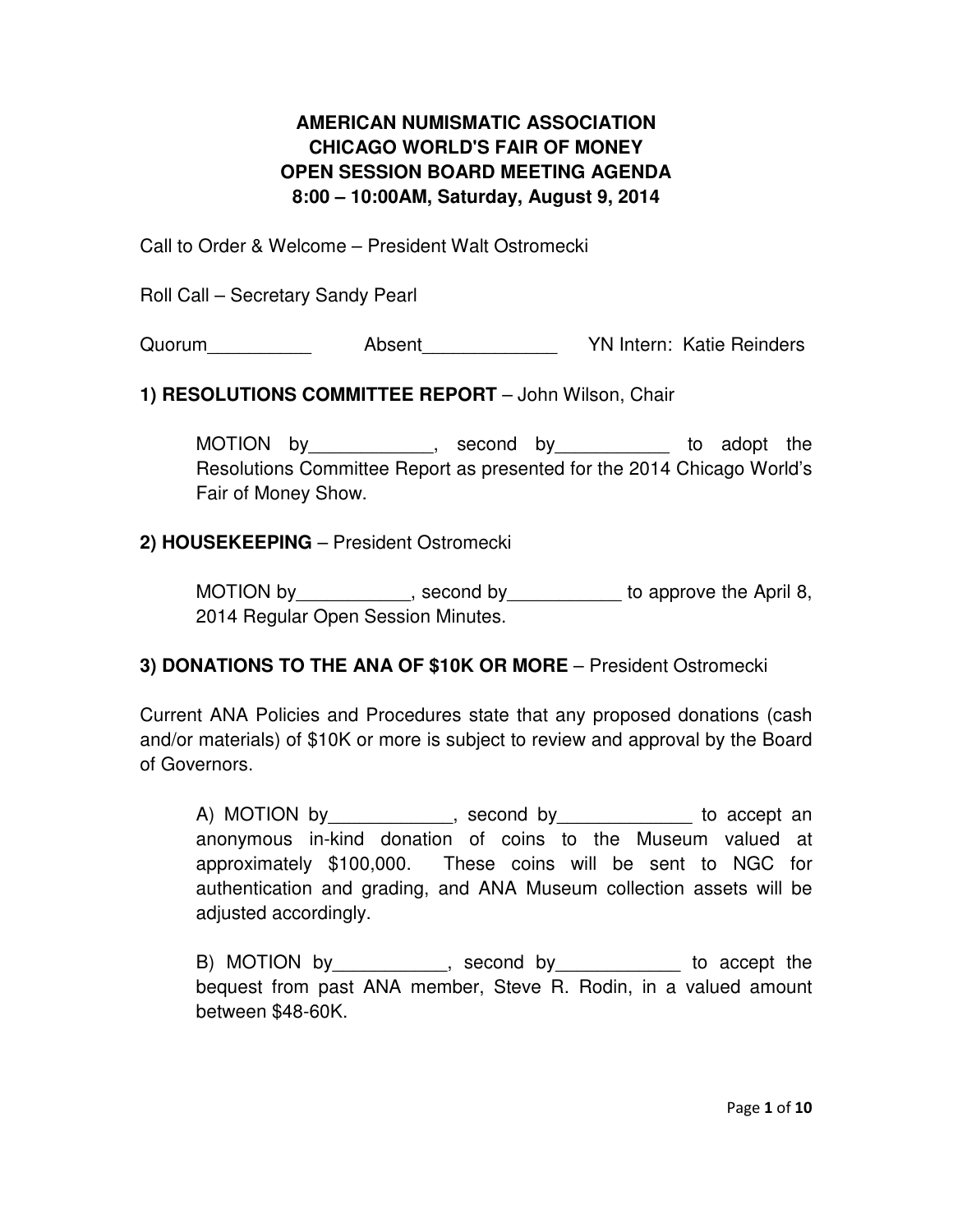# **4) SPONSORSHIP FOR DIGITIZATION OF THE NUMISMATIST** – President **Ostromecki**

### **Sponsorship Policies**

• The term "sponsor" shall include any corporation, partnership or individual pledging \$9,999.99 or less in support of an Association activity, program or event, such as the ANA National Money Show or World's Fair of Money.

• The term "title sponsor" shall include any corporation, partnership or individual pledging \$10,000 or more in support of an Association activity, program or event, such as the ANA National Money Show or World's Fair of Money.

• Any proposed sponsorship of \$10,000 or more must be reviewed and approved by the Board of Governors before said sponsorship is accepted. The Board requires a minimum of two weeks for the review process.

• Title sponsorships may not be sold to a competing auction company for any convention or event for which an official auctioneer is contracted.

Sponsorship Director David Truesdell and VP Jeff Garrett secured a sponsorship for the Digital Magazine Project in the amount of \$50,000 (payable as \$10K per year for 5 years.) According to ANA policy, acceptance of a sponsorship of \$10K or more is subject to Board review and approval.

A binding straw poll of the Board was conducted from July 4 through 7, 2014 on accepting of the Govmint.com sponsorship earmarked for the digitization of approximately 127 years of The Numismatist. The binding straw poll results are to be ratified as officially approved by the Board during the open session meeting at the 2014 Chicago WFOM.

Straw poll results: YES: Swindling, Rottinghaus, Lyon, Garrett, Ostromecki, Sperber, Ross NO: Ellis ABSTAIN: Adkins

MOTION by VP Garrett, second by Governor Swindling to ratify the binding Board straw poll results and approve the \$50,000 sponsorship from Govmint.com for digitization of 127 years of The Numismatist.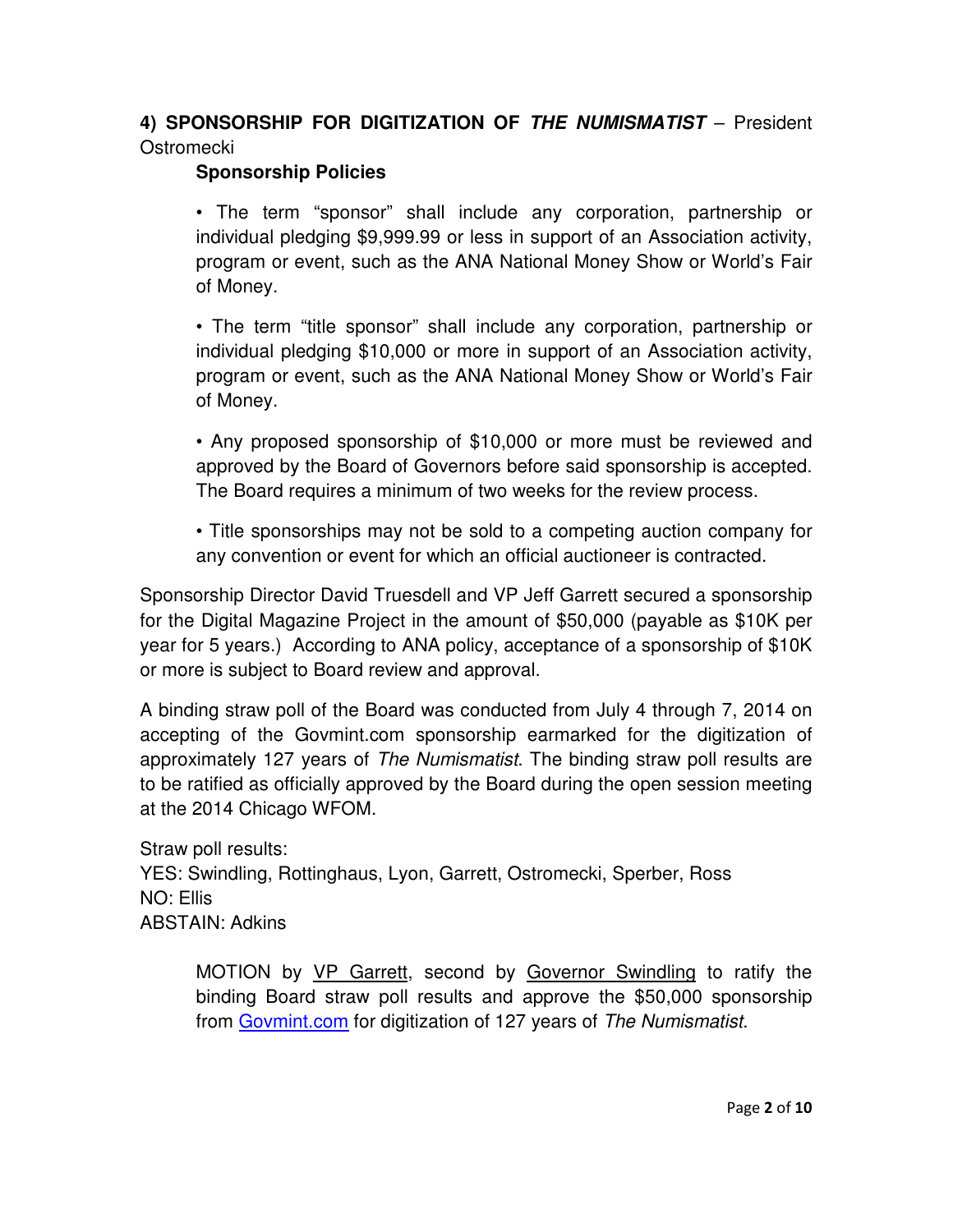# **5) 2014 CHICAGO WFOM TITLE SPONSORS** – President Ostromecki

The following six \$10K WFOM sponsorships require Board review and approval (ratification) per ANA Policy Manual. A binding Board straw poll was taken via email on July 14, 2014, with the understanding that an official ratification vote by the Board would be taken during the open session meeting at the 2014 Chicago WFOM.

The Board Secretary's notes of the polling on all six sponsorships are as follows: YES: (9) Sperber, Garrett, Adkins, Lyon, Ostromecki, Ellis, Rottinghaus, Ross, **Swindling** 

NO: (0) None

- A) MOTION by Governor Sperber, second by Governor Adkins to ratify approval of the \$10,000 sponsorship from Chicago Coin Company for the World's Fair of Money.
- B) MOTION by Governor Sperber, second by Governor Adkins to ratify approval of the \$10,000 sponsorship from Anthony & Maryann Terranova for the World's Fair of Money.
- C) MOTION by Governor Sperber, second by Governor Adkins to ratify approval of the \$10,000 sponsorship from Coin World for the World's Fair of Money.
- D) MOTION by Governor Adkins, second by **Example 20** to ratify approval of the \$10,000 sponsorship from Legend Numismatics for the World's Fair of Money.
- E) MOTION by Governor Sperber, second by Governor Adkins to ratify approval of the \$10,000 sponsorship from Dillon Gage & Digital Metals for the World's Fair of Money.
- F) MOTION by Governor Sperber, second by Governor Adkins to ratify approval of the \$10,000 sponsorship from Rare Coin Wholesalers for the World's Fair of Money.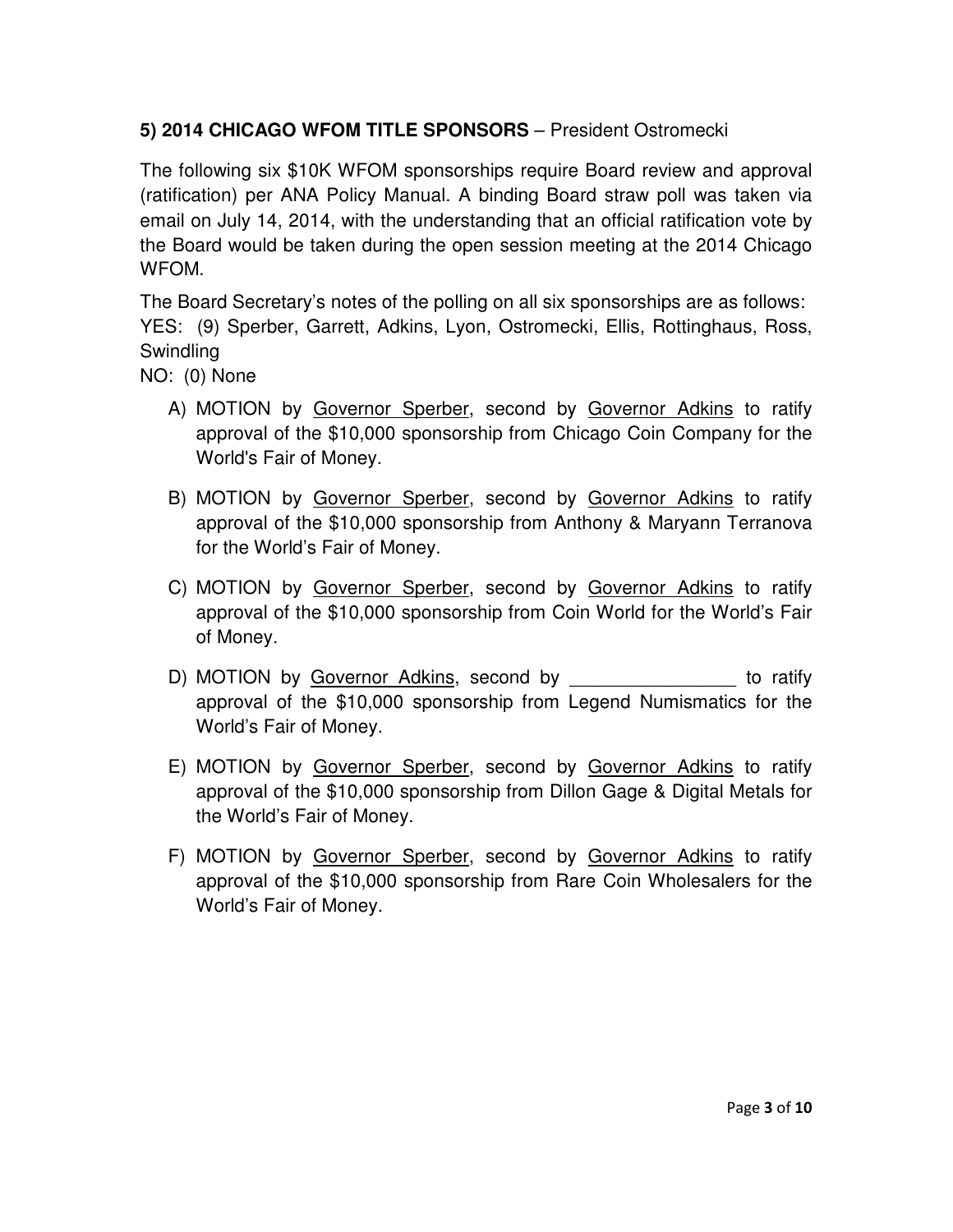## **6) WFOM 2018 CONVENTION SITE SELECTONS** – Rhonda Scurek, Director of **Conventions**

Proposed Sites: Atlanta (Downtown, not at the Cobb Galleria); Minneapolis; Philadelphia; St. Louis; Washington, D.C.

A) MOTION by\_\_\_\_\_\_\_\_\_\_\_\_\_\_, second by\_\_\_\_\_\_\_\_\_\_\_\_\_\_ to hold the 2018 ANA WFOM in the setting from the setting of  $\sim$ 

Proposal from the Chicago Coin Club to host the 2019 WFOM in Chicago (their 100<sup>th</sup> anniversary) – Carl Wolf, Chicago Coin Club Secretary

B) Motion by\_\_\_\_\_\_\_\_\_\_\_\_\_\_\_\_, second by\_\_\_\_\_\_\_\_\_\_\_\_\_ to hold the 2019 ANA WFOM in \_\_\_\_\_\_\_\_\_\_\_\_\_\_\_\_\_\_\_.

C) Motion by\_\_\_\_\_\_\_\_\_\_\_\_\_\_\_\_, second by\_\_\_\_\_\_\_\_\_\_\_\_\_\_\_ to name \_\_\_\_\_\_\_\_\_\_\_\_\_\_\_\_\_\_\_\_\_\_\_\_\_\_as the 2019 WFOM convention host club.

**7) AUDIT COMMITTEE REPORT** – Governor Greg Lyon, Chair & Carol Shuman, Controller

A) MOTION by Governor Lyon, second by \_\_\_\_\_\_\_\_\_\_\_\_ to accept the fiscal year end (10-31-2013) audited financial report prepared by BiggsKofford.

B) MOTION by Governor Lyon, second by example to accept the fiscal year end (10-31-2013) 990 report prepared by BiggsKofford

**8) LIBRARY OVERDUE & LATE FEE POLICY REVISION** – President Ostromecki on behalf of Librarian Kendra Johnson & the Library Committee [Note: last revision 5/1/2006]

The ANA Library Committee and Librarian recommend the following policy changes to the current overdue and late fee library policy: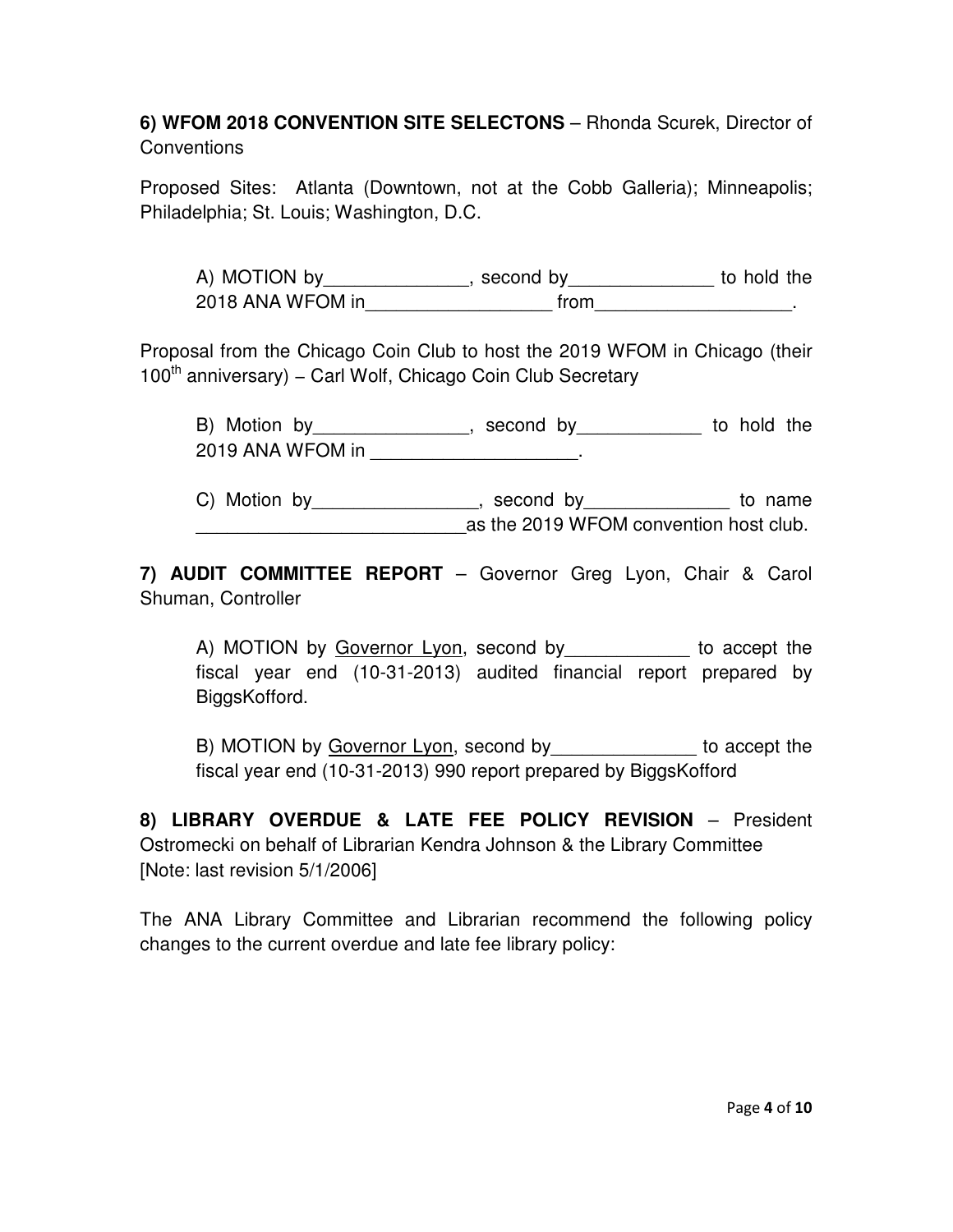|                    | <b>CURRENT POLICY</b>                                                                                                      |                                                                      |  |  |  |
|--------------------|----------------------------------------------------------------------------------------------------------------------------|----------------------------------------------------------------------|--|--|--|
| <b>TIME PERIOD</b> | <b>OVERVIEW</b>                                                                                                            | <b>PENALTIES</b>                                                     |  |  |  |
| 6 weeks            | standard check-out, 6 items maximum                                                                                        |                                                                      |  |  |  |
| 12 weeks           | maximum check-out                                                                                                          |                                                                      |  |  |  |
|                    |                                                                                                                            |                                                                      |  |  |  |
| 30 days            | 1st reminder, if no renewal                                                                                                | \$25 fine                                                            |  |  |  |
| 60 days            | 2nd reminder, invoice included                                                                                             | \$50 fine                                                            |  |  |  |
|                    |                                                                                                                            | 1. \$100.00 fine, per item                                           |  |  |  |
|                    |                                                                                                                            | 2. Replacement cost of unreturned items                              |  |  |  |
|                    |                                                                                                                            | 3. Fees for postage and insurance                                    |  |  |  |
|                    | 3rd notice and final notice, invoice included                                                                              | 4. Warning of possible expulsion                                     |  |  |  |
| 90 days            |                                                                                                                            | 5. Loss of borrowing privileges                                      |  |  |  |
|                    |                                                                                                                            | 6. Suspended membership by E.D.                                      |  |  |  |
|                    |                                                                                                                            | Credit for replacement cost(s)                                       |  |  |  |
|                    | When items are returned                                                                                                    | Fines and fees are non-refundable                                    |  |  |  |
|                    |                                                                                                                            | Loss of borrowing privileges for 1 year                              |  |  |  |
| 90+ days           |                                                                                                                            | Patron to ANA Mediation for expulsion by ANABOG & sent to            |  |  |  |
|                    | If any items are outstanding,                                                                                              | collection agency                                                    |  |  |  |
|                    | <b>PROPOSED POLICY</b>                                                                                                     |                                                                      |  |  |  |
| <b>TIME PERIOD</b> | <b>OVERVIEW</b>                                                                                                            | <b>PENALTIES</b>                                                     |  |  |  |
| 6 weeks            | standard check-out, 6 items maximum                                                                                        |                                                                      |  |  |  |
| 12 weeks           | free renewal (of items not on hold)--Renewal must be clearly requested by patron                                           |                                                                      |  |  |  |
| 18 weeks           | \$5 flat fee for 1-6 items for additional 6 week renewal term (of items not on hold)                                       |                                                                      |  |  |  |
|                    |                                                                                                                            |                                                                      |  |  |  |
| 7 days             | .50 per day for books & catalogs/.25 per day for media                                                                     | Patron is charged for fees during 7 day grace period if item(s) is   |  |  |  |
| (Grace period)     | (\$45 book and catalog/\$25 media maximum fine, each)                                                                      | returned outside of 7 day grace period                               |  |  |  |
| 90 days            | Borrowing & membership privileges suspended until items returned                                                           |                                                                      |  |  |  |
| 90+ days           |                                                                                                                            | Retain borrowing privileges, but must pay overdue fees, as explained |  |  |  |
|                    | Items returned after 90 days but before 120                                                                                | above                                                                |  |  |  |
|                    |                                                                                                                            | Full amount of overdue fees & patron considered for expulsion by     |  |  |  |
|                    | If items returned, but fees are not paid                                                                                   | <b>BOG</b>                                                           |  |  |  |
|                    |                                                                                                                            | Full amount of overdue fees & replacement costs sent to collection   |  |  |  |
|                    | If items are lost (excluding issues with the postal service) or not returned                                               | and patron considered for expulsion by BOG                           |  |  |  |
|                    |                                                                                                                            | Full amount of fees sent to collection and patron considered for     |  |  |  |
| 120 days           | If items are not returned                                                                                                  | expulsion                                                            |  |  |  |
|                    | *Both policies--Library patrons are responsible for knowing when their materials are due regardless if a notice was sent.* |                                                                      |  |  |  |

MOTION by Governor Ellis, second by \_\_\_\_\_\_\_\_\_\_\_\_\_\_\_\_\_\_ to adopt the proposed policy changes to the Late & Overdue Process and Penalties of the ANA Library Policy and to incorporate these changes into the ANA Policy Manual.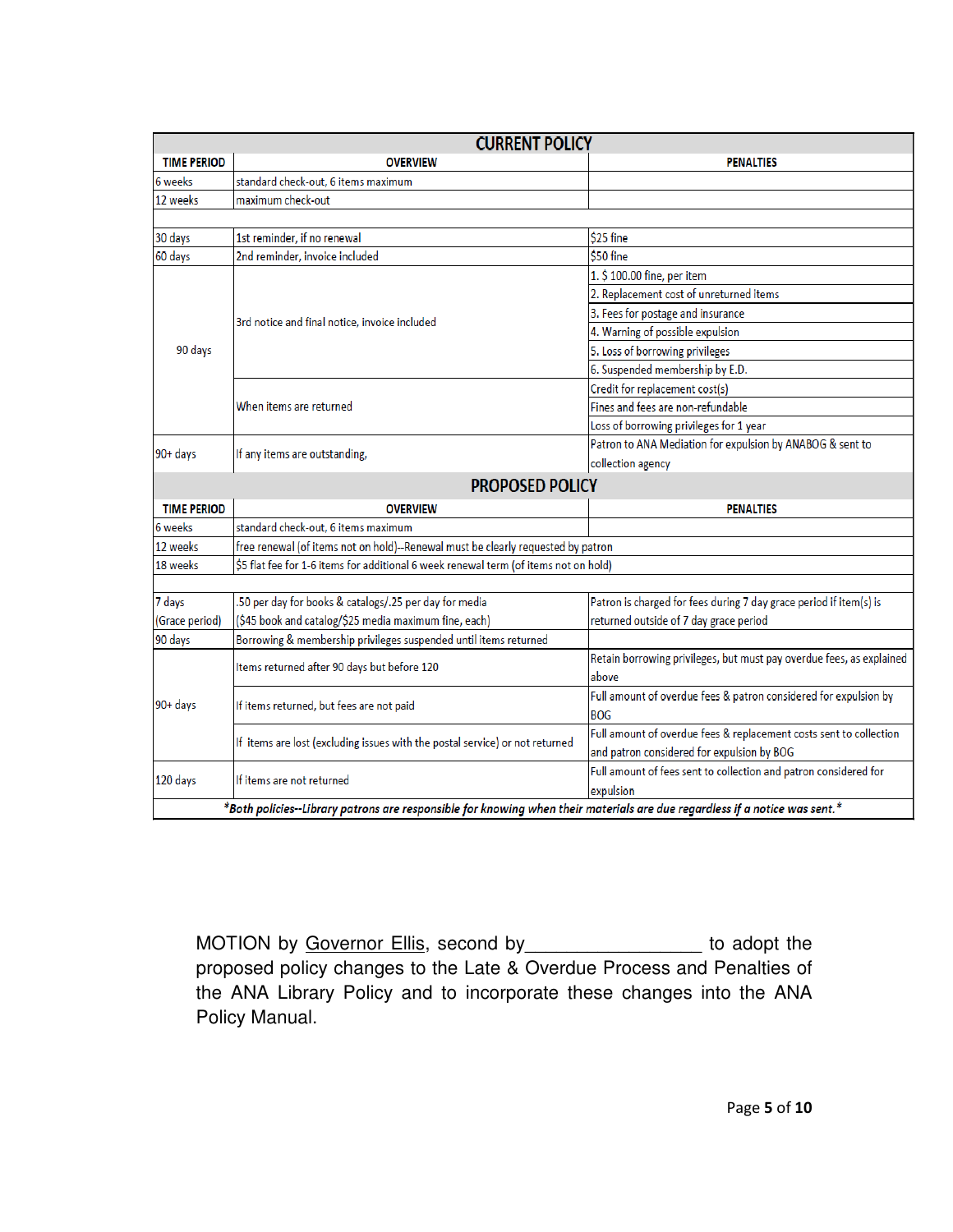## **9) 2014-15 ANA STRATEGIC PLAN** – President Ostromecki

# 2014-15 ANA Strategic Plan Draft Development Plan (President's Input - 6/25/2014)

VISION: To be the most respected, influential and beneficial numismatic association focused on education, fellowship, service and fun!

MISSION: To encourage and educate others about the world of money in its many forms.

PHILOSOPHICAL STATEMENT: The ANA board and management MUST recognize and respect that the organization is owned by the members. We both MUST serve, first and foremost, as the membership conduit by establishing beneficial policies and guidelines and by demonstrating sound, prudent fiscal stewardship of the Association's financial resources. The Board has the responsibility to oversee the implementation of those guidelines to the benefit of the membership, and in turn, the Association.

CORE VALUES: Education, Service, Community, Leadership, History.

THEME: A New Approach – continuing a legacy of numismatic education and fellowship. We aspire to be the premier go-to Association for all things numismatic!

ANA TOP THREE STRATEGIC PRIORITIES FOR 2014-2015

- Enhance educational resources
- Exceptional membership service
- Ensure sustainability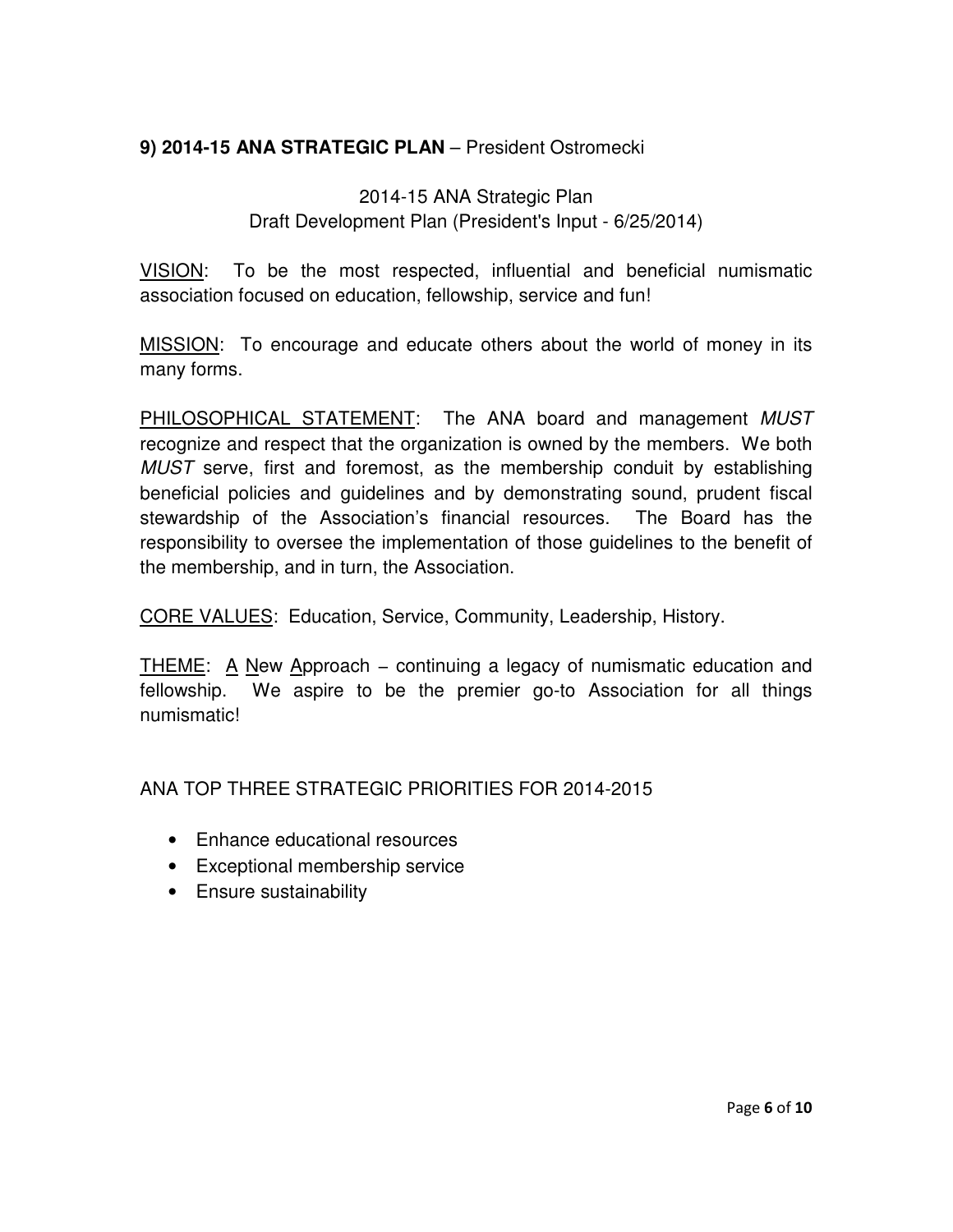|                                                        | <b>Departments</b>                                                     |                                                                                                                       |                                                                                                                                                                                                                                                                                                  |                                                                                                                                                                                                                                                                                         | <b>Complete</b>                    |
|--------------------------------------------------------|------------------------------------------------------------------------|-----------------------------------------------------------------------------------------------------------------------|--------------------------------------------------------------------------------------------------------------------------------------------------------------------------------------------------------------------------------------------------------------------------------------------------|-----------------------------------------------------------------------------------------------------------------------------------------------------------------------------------------------------------------------------------------------------------------------------------------|------------------------------------|
| Objective                                              | &                                                                      | Strategy / Owner                                                                                                      | <b>Measure of success</b>                                                                                                                                                                                                                                                                        | <b>Action Plan /</b>                                                                                                                                                                                                                                                                    | by                                 |
|                                                        | <b>Committees</b>                                                      |                                                                                                                       |                                                                                                                                                                                                                                                                                                  | Owner                                                                                                                                                                                                                                                                                   |                                    |
|                                                        | Involved                                                               |                                                                                                                       |                                                                                                                                                                                                                                                                                                  |                                                                                                                                                                                                                                                                                         |                                    |
| <b>ENHANCE</b><br><b>EDUCATION</b><br><b>RESOURCES</b> | Museum<br>Education<br>Magazine<br>Library<br><b>PR</b><br>Conventions | New Website -<br>Kim Kiick, Jake<br>Sherlock, Ann<br>Rahn, President<br>Ostromecki and<br>the IT-Website<br>Committee | • Establish the ANA as<br>the premier go-to<br>source for<br>numismatics.<br>• Increase website<br>traffic after launch<br>• Increase membership<br>& hobby awareness<br>• Provide more<br>educational resources<br>to members; advance<br>the use of and<br>appreciation of The<br>Numismatist. | 1. Website redesign<br>- Kim Kiick, Jake<br>Sherlock, Ann<br>Rahn with IT<br>Committee, et al.<br>2. Riser Website<br>on-going<br>Developer.<br>3. Museum virtual<br>tours/Museum<br>collection - Doug<br>Mudd & Rob<br>Kelley<br>4. New content and<br>educational<br>activities - Rod | August 2014                        |
|                                                        |                                                                        |                                                                                                                       |                                                                                                                                                                                                                                                                                                  | Gillis & Sam<br>Gelberd.<br>5. Digitize all back<br>issues of The<br>Numismatist-<br><b>Barbara Gregory</b>                                                                                                                                                                             | January<br>2015                    |
|                                                        |                                                                        | Educational<br>outreach - Kim<br>Kiick, Rod Gillis,<br>Susan McMillan,<br>Doug Mudd, Andy<br>Dickes, et al            | Increase utilization of<br>$\bullet$<br>assets<br>• Increase ANA<br>visibility, class<br>attendance and PR.<br>Develop Saturday<br>$\bullet$<br>show educational<br>template                                                                                                                     | 1. Update Diploma<br>courses and<br>move to an on-<br>line option - Rod<br>Gillis<br>2. Revise other<br>educational<br>programs to meet<br>'common core'<br>standards for<br>financial literacy<br>- Rod Gillis<br>3. Develop                                                           | Ongoing<br>December<br>2014<br>In. |
|                                                        |                                                                        |                                                                                                                       |                                                                                                                                                                                                                                                                                                  | educational<br>programs geared<br>for non-<br>numismatic<br>groups (estate<br>planning, pawn<br>brokers,<br>geocaching, etc,).<br>- Rod Gillis &<br>Susan McMillan<br>4. Development of a<br>syndicated<br>column for web<br>news outlets -                                             | Development<br>In.<br>Development  |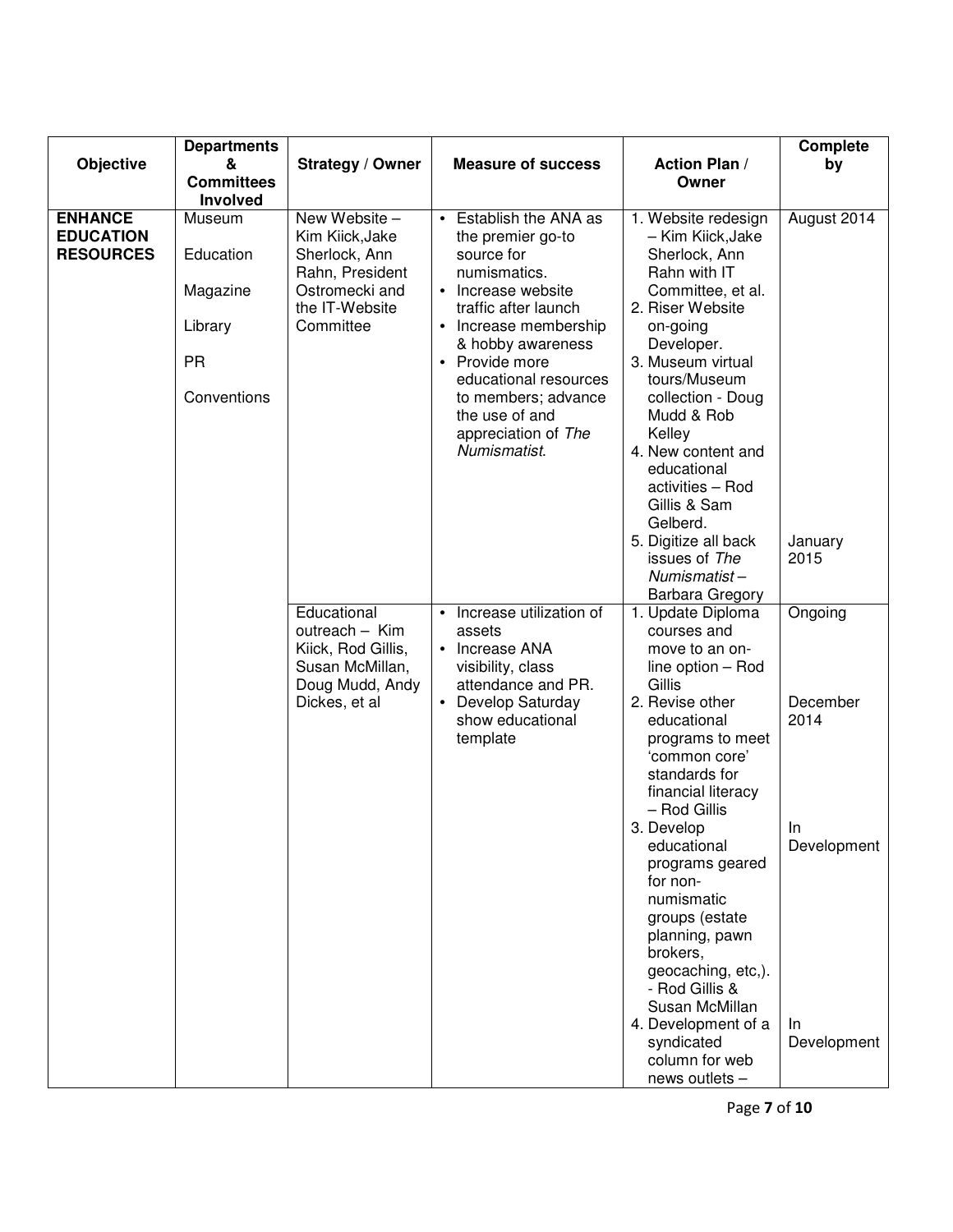| <b>EXCEPTIONAL</b><br><b>MEMBERSHIP</b><br><b>SERVICE</b> | All ANA staff<br>Departments,<br>Committees<br>and Board                                                                                                               | Consumer &<br><b>Hobby Protection</b><br>- Walt<br>Ostromecki &<br><b>ICTA</b>                                                   | Favorable legislation                                                                                                                                                                  | Rod Gillis.<br>5. Estate Planning<br>brochure; reprint<br>"Cash in Your<br>Coins" by Beth<br>Deisher-<br><b>Barbara Gregory</b><br>Involvement in<br>state and national<br>$legislation -$<br>Barry Stuppler/<br><b>Diane Piret</b>                                                                                                                                      | In.<br>Development<br>Ongoing                               |
|-----------------------------------------------------------|------------------------------------------------------------------------------------------------------------------------------------------------------------------------|----------------------------------------------------------------------------------------------------------------------------------|----------------------------------------------------------------------------------------------------------------------------------------------------------------------------------------|--------------------------------------------------------------------------------------------------------------------------------------------------------------------------------------------------------------------------------------------------------------------------------------------------------------------------------------------------------------------------|-------------------------------------------------------------|
|                                                           |                                                                                                                                                                        | Understand<br>members' needs<br>and expectations<br>– Kim Kiick &<br>Cary Hardy                                                  | Improve customer<br>$\bullet$<br>satisfaction<br>• Member retention<br>growth<br>• Employ use of Rep<br>Program to assist with<br>and get feedback from<br>member<br>clubs/individuals | 1. Understand and<br>repair lapsed<br>member<br>relationships -<br>Cary Hardy,<br>Staff, Sandy Hill<br>and Board<br>2. Offer auction<br>houses a set of<br>number of gift<br>subscriptions to<br>The Numismatist<br>as draws for new<br>membership-<br>Cary Hardy                                                                                                        | Ongoing                                                     |
|                                                           |                                                                                                                                                                        | New Association<br>management<br>system - Kim<br>Kiick & Cary<br>Hardy                                                           | Increase staff<br>$\bullet$<br>efficiency<br>Improve functionality<br>for members                                                                                                      | Implement new<br>database system -<br>Cary Hardy                                                                                                                                                                                                                                                                                                                         | August 2014                                                 |
| <b>ENSURE</b><br><b>STABILITY</b>                         | Accounting<br>Sponsorships<br>Development<br>Convention<br>Strategic<br>Committee<br>Budget &<br>Finance<br>Investment<br>Sub<br>Committee<br>Fundraising<br>Committee | Club outreach -<br><b>Tiffanie Bueschel</b><br><b>National Rep</b><br>Cord. Sandy Hill<br>and MintMark<br>editor Eric<br>Holcomb | Increase educational<br>$\bullet$<br>resources and<br>benefits available to<br>member clubs<br>Recruit new<br>members from clubs<br>through Rep<br>Program and other<br>means          | 1. Rev up the club<br>rep program -<br>Sandy Hill &<br><b>Tiffanie Bueschel</b><br>(New manual<br>developments in<br>progress.)<br>2. Use monthly<br>educational<br>activities to keep<br>clubs engaged (a<br>new benefit)<br>3. 'Members tell our<br>story.' Revitalize<br>ANA's reputation<br>via the District<br>Reps using<br>positive PR<br>campaign of<br>news and | <b>June 2014</b><br>In.<br>Development<br>In<br>Development |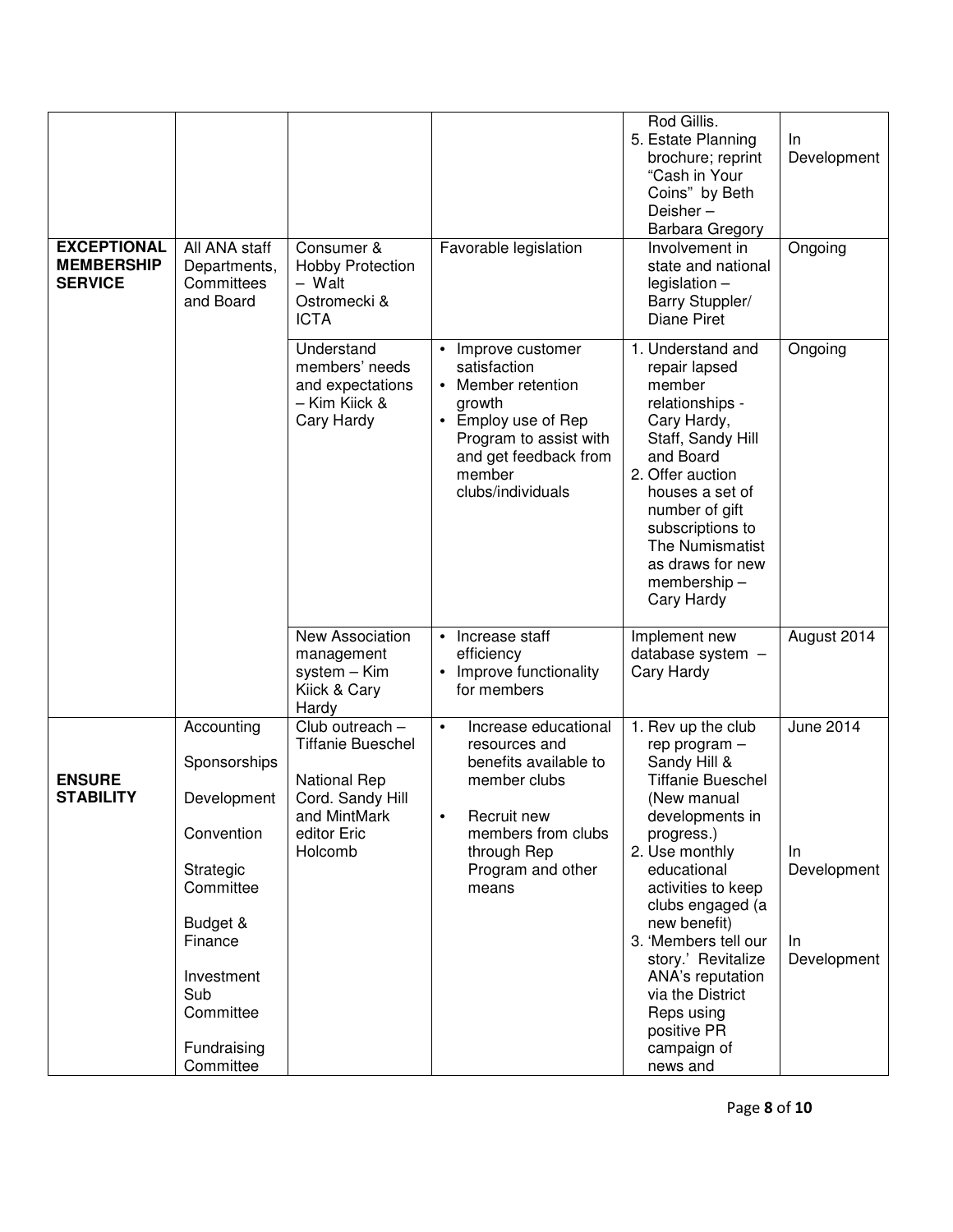|                                                                                                               |                                                                                                                          | developments -<br>Tiffanie<br>Bueschel, Jake<br>Sherlock, Eric<br>Holcomb &<br><b>District Reps</b>       |                                                                                        |
|---------------------------------------------------------------------------------------------------------------|--------------------------------------------------------------------------------------------------------------------------|-----------------------------------------------------------------------------------------------------------|----------------------------------------------------------------------------------------|
| Fund<br>development<br>programs - Kim<br>Kiick, President<br>Ostromecki, VP<br>Jeff Garrett and<br><b>BOG</b> | Increase revenue<br>through                                                                                              | 1. Implement donor<br>recognition<br>process - Kim<br>Kiick<br>2. Hire fund raiser in<br>2014 - Kim Kiick | On Hold<br>per 2014-15<br>budget<br>November<br>2014<br>(pending<br>Board<br>approval) |
| <b>ANA Merchandise</b><br>development &<br>sales - all levels                                                 | Silent Auction,<br>Sponsorships, Outside<br>major donations, long-<br>term gift planning, new<br>non-numismatic sources, | 1. Raise cost of<br>Diploma Program<br>2. Numismatic<br>posters, lesson &<br>games sales                  | September<br>2014<br>Ongoing                                                           |
|                                                                                                               | etc.,                                                                                                                    | 3. Museum<br>photography<br>4. ANA advertising<br>website and e-<br>newsletter 6 times a                  | <b>TBA</b><br>May 2014<br>was 1 <sup>st</sup> issue                                    |

MOTION by Governor Ellis, second by \_\_\_\_\_\_\_\_\_\_\_ to adopt the 2014-15 ANA Strategic Plan as presented. The new plan, if adopted, will be posted on the ANA website and printed in The Numismatist.

#### **10) YOUTH BOARD INTERN** – President Ostromecki

MOTION by\_\_\_\_\_\_\_\_\_\_\_\_\_\_\_\_, second by\_\_\_\_\_\_\_\_\_\_\_\_\_\_ to approve the nomination of Hannah Powell to serve as Youth Board Intern for the next six month period, August 9, 2014 through March 7, 2015.

- **11) LEGAL UPDATE** Hollie Wieland, General Counsel
- **12) EXECUTIVE DIRECTOR REPORT** Kim Kiick, Executive Director
- **13) HR QUARTERLY COMMITTEE REPORT** Governor Mike Ellis, Chair